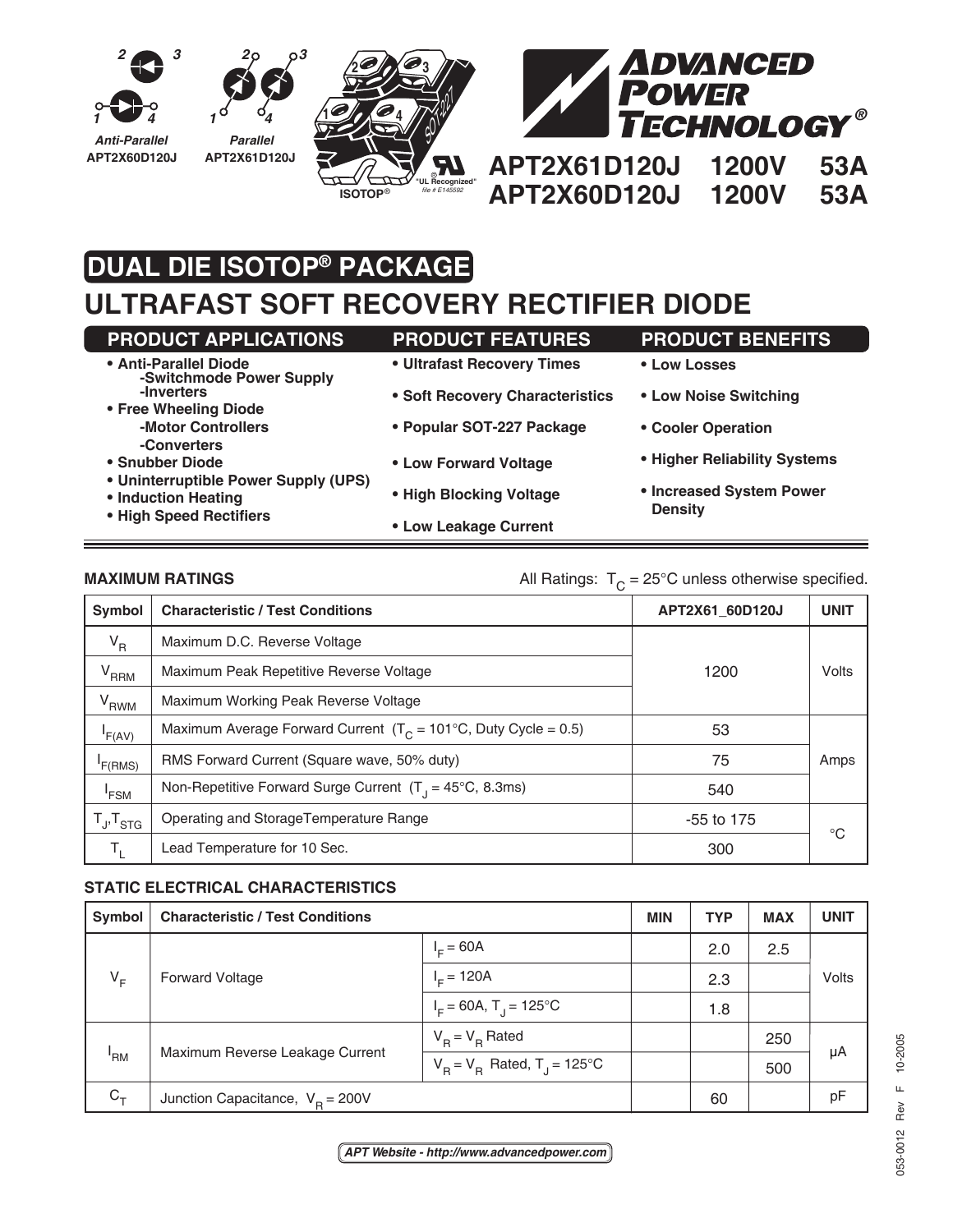#### **DYNAMIC CHARACTERISTICS APT2X61\_60D120J**

| Symbol           | <b>Characteristic</b>                                                                                             | <b>Test Conditions</b>                                                               | <b>MIN</b> | <b>TYP</b> | <b>MAX</b> | <b>UNIT</b> |
|------------------|-------------------------------------------------------------------------------------------------------------------|--------------------------------------------------------------------------------------|------------|------------|------------|-------------|
| $t_{rr}$         | $I_F = 1A$ , di <sub>r</sub> /dt = -100A/us, V <sub>B</sub> = 30V, T <sub>J</sub> = 25°C<br>Reverse Recovery Time |                                                                                      |            | 38         |            |             |
| $t_{rr}$         | <b>Reverse Recovery Time</b>                                                                                      | $I_F = 60A$ , di <sub>r</sub> /dt = -200A/µs<br>$V_B = 800V$ , $T_C = 25^{\circ}C$   |            | 400        |            | ns          |
| $Q_{rr}$         | Reverse Recovery Charge                                                                                           |                                                                                      |            | 1200       |            | nC          |
| <sup>'</sup> RRM | Maximum Reverse Recovery Current                                                                                  |                                                                                      |            | 6          |            | Amps        |
| $t_{rr}$         | <b>Reverse Recovery Time</b>                                                                                      | $I_F = 60A$ , di <sub>F</sub> /dt = -200A/µs<br>$V_B = 800V$ , $T_C = 125^{\circ}C$  |            | 470        |            | ns          |
| $Q_{rr}$         | <b>Reverse Recovery Charge</b>                                                                                    |                                                                                      |            | 4000       |            | nC          |
| <sup>'</sup> RRM | Maximum Reverse Recovery Current                                                                                  |                                                                                      |            | 13         |            | Amps        |
| $t_{rr}$         | <b>Reverse Recovery Time</b>                                                                                      | $I_F = 60A$ , di <sub>F</sub> /dt = -1000A/µs<br>$V_B = 800V$ , $T_C = 125^{\circ}C$ |            | 200        |            | ns          |
| $Q_{rr}$         | Reverse Recovery Charge                                                                                           |                                                                                      |            | 6200       |            | nC          |
| 'RRM             | Maximum Reverse Recovery Current                                                                                  |                                                                                      |            | 47         |            | Amps        |

### **THERMAL AND MECHANICAL CHARACTERISTICS**

| Symbol                 | <b>Characteristic / Test Conditions</b>                                                | <b>MIN</b> | <b>TYP</b> | <b>MAX</b> | <b>UNIT</b>   |
|------------------------|----------------------------------------------------------------------------------------|------------|------------|------------|---------------|
| $R_{0JC}$              | Junction-to-Case Thermal Resistance                                                    |            |            | .56        | $\degree$ C/W |
| V <sub>Isolation</sub> | RMS Voltage (50-60hHz Sinusoidal Wavefomr Ffrom Terminals to Mounting Base for 1 Min.) | 2500       |            |            | Volts         |
| $W_{+}$                | Package Weight                                                                         |            | 1.03       |            | 0Z            |
|                        |                                                                                        |            | 29.2       |            | g             |
| Torque                 | <b>Maximum Mounting Torque</b>                                                         |            |            | 10         | Ib•in         |
|                        |                                                                                        |            |            | 1.1        | $N$ •m        |

**APT Reserves the right to change, without notice, the specifications and information contained herein.**







**FIGURE 1b, TRANSIENT THERMAL IMPEDANCE MODEL**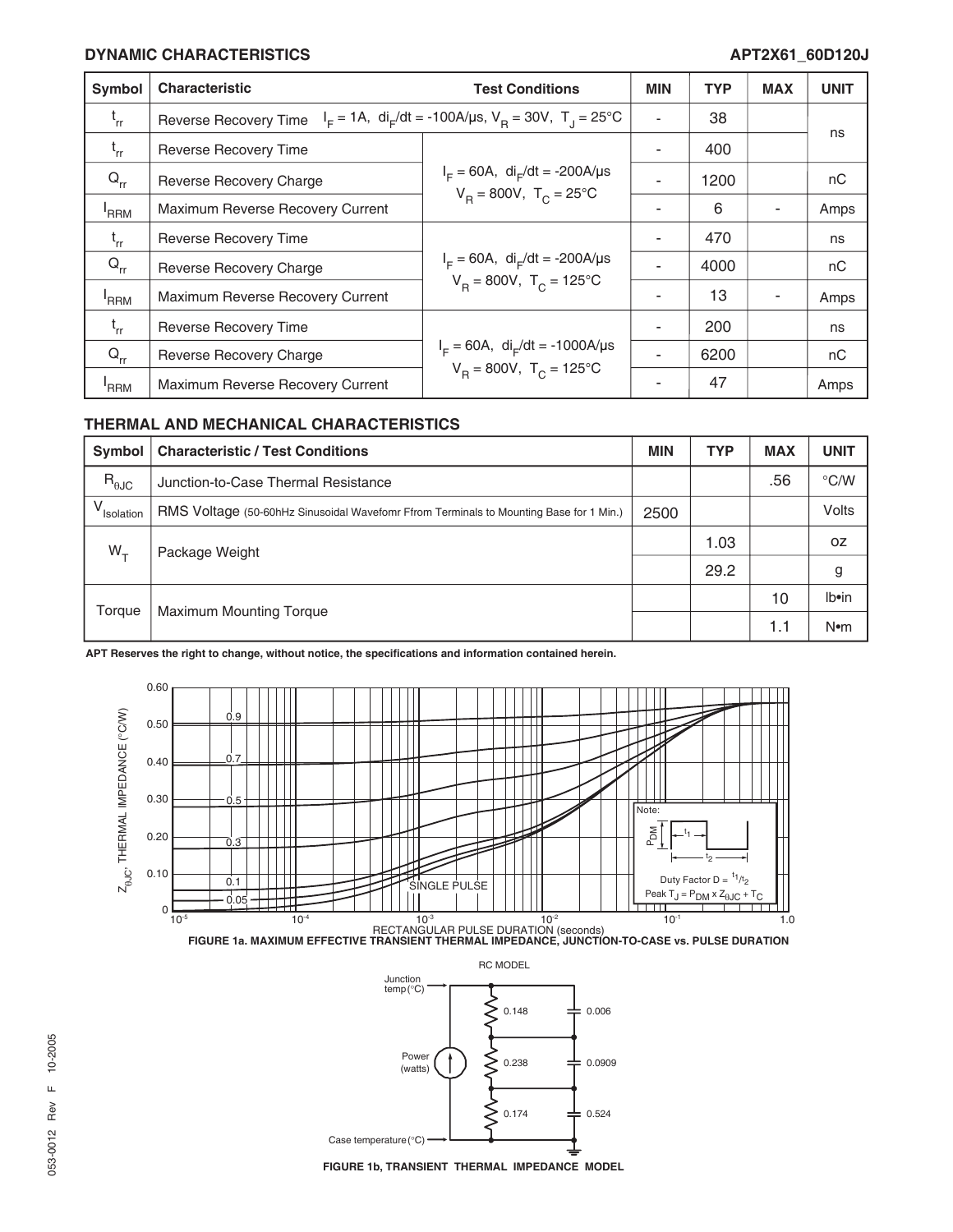